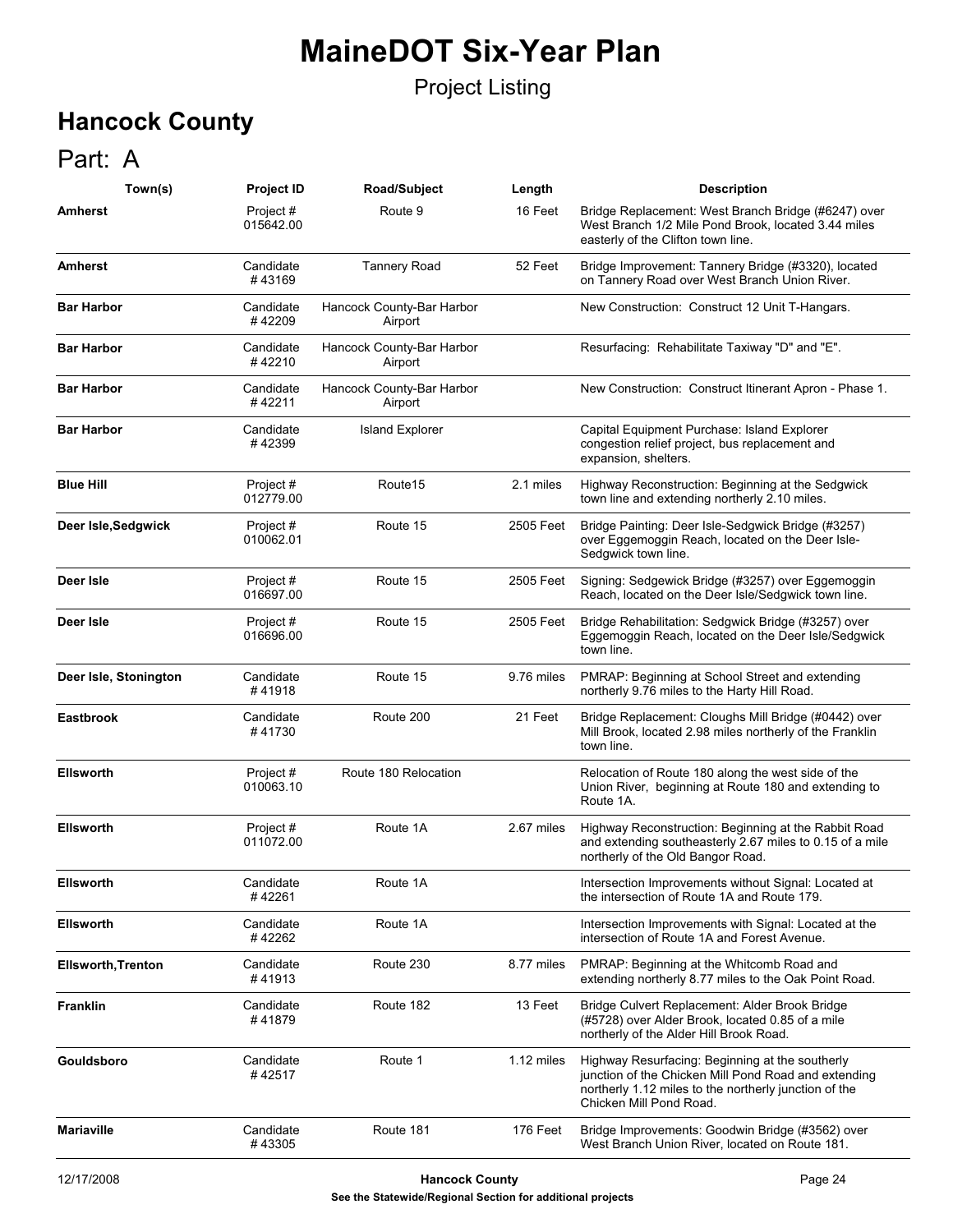#### Project Listing

## **Hancock County**

### Part: A

| Town(s)                         | <b>Project ID</b>      | Road/Subject                         | Length      | <b>Description</b>                                                                                                                   |
|---------------------------------|------------------------|--------------------------------------|-------------|--------------------------------------------------------------------------------------------------------------------------------------|
| <b>Mount Desert</b>             | Project #<br>016718.00 | Route 3                              | 21 Feet     | Bridge Improvement: Stanley Brook Bridge (#5570) over<br>Stanley Brook, located 0.38 of a mile northerly of the<br>Jordan Pond Road. |
| Orland                          | Project#<br>015103.00  | Route 175                            | 59 Feet     | Bridge Replacement: Orland River Bridge (#2632) over<br>the Orland River, located 0.50 of a mile easterly of<br>Route 1.             |
| Penobscot, Blue Hill            | Candidate<br>#41920    | Route 177                            | 6.98 miles  | PMRAP: Beginning at Route 175 and extending<br>northerly 6.98 miles to Route 15.                                                     |
| <b>Sedgwick</b>                 | Candidate<br>#41919    | Route 172                            | 3.75 miles  | PMRAP: Beginning at Route 175 and extending<br>northerly 3.75 miles to the Blue Hill town line.                                      |
| Sedgwick                        | Candidate<br>#29457    | Route 172                            | 0.01 miles  | Strut Replacement: Located 1.10 miles northerly of the<br>Pertville Road.                                                            |
| <b>Surry</b>                    | Candidate<br>#29527    | Route 176                            | 0.01 miles  | Culvert Replacement: Located 5.60 miles easterly of<br>the Orland town line.                                                         |
| <b>Surry, Blue Hill, Orland</b> | Candidate<br>#41916    | Route 176                            | 19.61 miles | PMRAP: Beginning at Route 1 and extending northerly<br>19.61 miles to Route 172.                                                     |
| <b>Trenton</b>                  | Candidate<br>#42203    | Hancock County-Bar Harbor<br>Airport |             | Resurfacing: Pavement Maintenance Project and<br>Striping and Crack Sealing.                                                         |
| <b>Trenton</b>                  | Candidate<br>#42204    | Hancock County-Bar Harbor<br>Airport |             | Removal of Obstructions: Obstruction Removal -<br>Runway 4.                                                                          |
| <b>Trenton</b>                  | Candidate<br>#42205    | Hancock County-Bar Harbor<br>Airport |             | Capital Equipment Purchase: Acquire Snow Removal<br>Equipment.                                                                       |
| <b>Trenton</b>                  | Candidate<br>#42206    | Hancock County-Bar Harbor<br>Airport |             | New Construction: Expand Snow Removal Equipment<br>Building.                                                                         |
| <b>Trenton</b>                  | Candidate<br>#42207    | Hancock County-Bar Harbor<br>Airport |             | New Construction: General Aviation Apron Expansion -<br>Phase 2.                                                                     |
| <b>Trenton</b>                  | Candidate<br>#42208    | Hancock County-Bar Harbor<br>Airport |             | New Construction: Install Perimeter Fencing.                                                                                         |
| <b>Trenton</b>                  | Candidate<br>#42515    | Acadia Gateway Center                |             | New Construction: Acadia Gateway Center (AGC),<br>complete phase 1, phase 2, and PE for phase 3.                                     |
| <b>Trenton</b>                  | Candidate<br>#42526    | Acadia Gateway Center                |             | Planning Study: Study of connecting bicycle and<br>pedestrian trail to Acadia Gateway Center.                                        |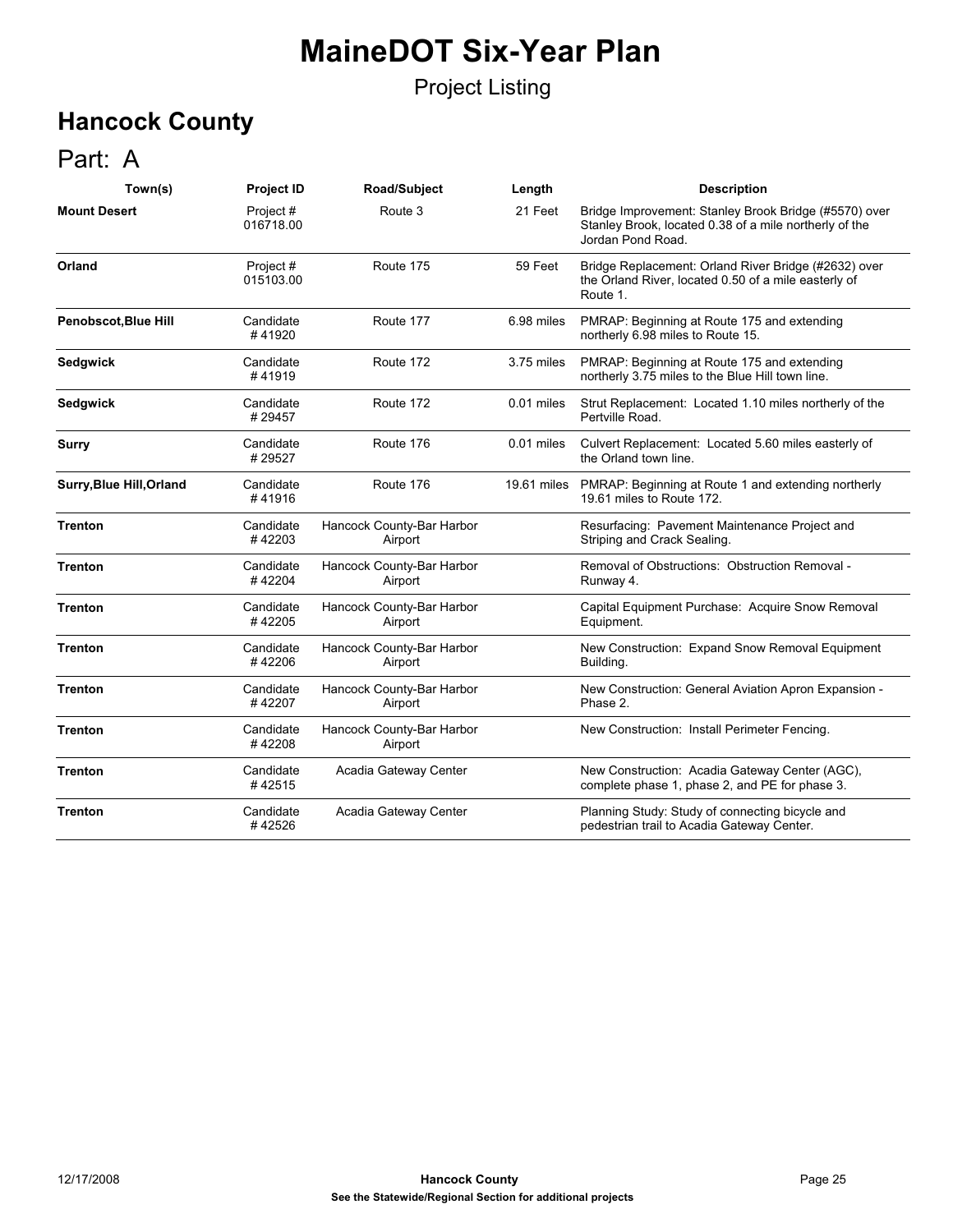#### Project Listing

## **Hancock County**

### Part: B

| Town(s)                         | <b>Project ID</b>     | Road/Subject | Length       | <b>Description</b>                                                                                                                                                                       |
|---------------------------------|-----------------------|--------------|--------------|------------------------------------------------------------------------------------------------------------------------------------------------------------------------------------------|
| <b>Bar Harbor</b>               | Candidate<br>#19136   | Route 3      | 0.63 miles   | Highway Improvements: Beginning 0.30 of a mile<br>southerly of the Bar Harbor town line and extending<br>southerly 0.63 of a mile to 0.10 of a mile northerly of the<br>Blackwoods Road. |
| <b>Bar Harbor</b>               | Project#<br>006853.00 | Route 3      | 0.94 miles   | Sidewalk Improvements: Sidewalk retaining wall project<br>along Route 3.                                                                                                                 |
| <b>Bar Harbor, Mount Desert</b> | Candidate<br>#32457   | Route 3      | $0.55$ miles | Highway Improvements: Beginning at the Blackwoods<br>Road and extending westerly 0.55 of a mile to Bridge<br>(H5383).                                                                    |
| <b>Bucksport</b>                | Candidate<br>#18707   | Route 46     | 3.49 miles   | Highway Improvements: Beginning 0.60 of a mile<br>northerly of Road 1652 and extending northeasterly 3.49<br>miles to 1.00 mile northerly of the North Orland Road.                      |
| Deer Isle                       | Candidate<br>#18785   | Route 15     | 1.86 miles   | Highway Improvements: Beginning at the Dump Road<br>and extending northerly 1.86 miles to 1.61 miles<br>southerly of the Reach Road.                                                     |
| Deer Isle                       | Candidate<br>#18786   | Route 15     | 2.44 miles   | Highway Improvements: Beginning at the Reach Road<br>and extending northerly 2.44 miles to 0.20 of a mile<br>southerly of the Sedgwick town line.                                        |
| Deer Isle                       | Candidate<br>#18787   | Route 15     | 0.91 miles   | Highway Improvements: Beginning at the Fish Creek<br>Road and extending northerly 0.91 of a mile to the Ferry<br>Road.                                                                   |
| Deer Isle                       | Candidate<br>#32458   | Route 15     | 0.34 miles   | Highway Improvements: Beginning 1.00 mile southerly<br>of the Reach Road and extending northerly 0.34 of a<br>mile to 0.64 of a mile southerly of the Reach Road.                        |
| <b>Ellsworth, Lamoine</b>       | Candidate<br>#18827   | Route 184    | 2.92 miles   | Highway Improvements: Beginning at Route 1 in<br>Ellsworth and extending southerly 2.92 miles to the<br>Pinkham Flats Road in Lamoine.                                                   |
| Lamoine                         | Candidate<br>#19016   | Route 184    | 1.64 miles   | Highway Improvements: Beginning 1.00 mile southerly<br>of the Shore Road and extending southeasterly 1.64<br>miles to the end of the road.                                               |
| <b>Mount Desert</b>             | Candidate<br>#19137   | Route 3      | 1.28 miles   | Highway Improvements: Beginning 0.40 of a mile<br>northerly of Seal Harbor Road #3 and extending<br>southwesterly 1.28 miles to 0.10 of a mile southerly of<br>the County Road.          |
| <b>Mount Desert</b>             | Candidate<br>#19138   | Route 3      | 1.27 miles   | Highway Improvements: Beginning 0.30 of a mile<br>westerly of the Harbor Brook Bridge (#5377) and<br>extending westerly 1.27 miles to Route 198.                                         |
| <b>Mount Desert</b>             | Candidate<br>#19139   | Route 3      | 1.09 miles   | Highway Improvements: Beginning 0.69 of a mile<br>northerly of the Day Road and extending westerly 1.09<br>miles to 0.15 of a mile easterly of Harbrook Bridge<br>(#5377).               |
| Orland                          | Candidate<br>#19199   | Route 175    | 0.35 miles   | Highway Improvements: Beginning 0.35 of a mile<br>southerly of Route 1 and extending northerly 0.35 of a<br>mile to Route 1.                                                             |
| Orland                          | Candidate<br>#19200   | Route 175    | 0.25 miles   | Highway Improvements: Beginning 0.60 of a mile<br>southerly of Route 1 and extending northerly 0.25 of a<br>mile to 0.35 of a mile southerly of Route 1.                                 |
| <b>Orland, Bucksport</b>        | Candidate<br>#19201   | Route 46     | 2.83 miles   | Highway Improvements: Beginning at Route 1 and<br>extending northeasterly 2.83 miles to 0.60 of a mile<br>northerly of Road 1652.                                                        |
| Penobscot, Orland               | Candidate<br>#19217   | Route 175    | 7.45 miles   | Highway Improvements: Beginning at Route 166 in<br>Orland and extending northerly 7.45 miles to 0.60 of a<br>mile southerly of Route 1.                                                  |